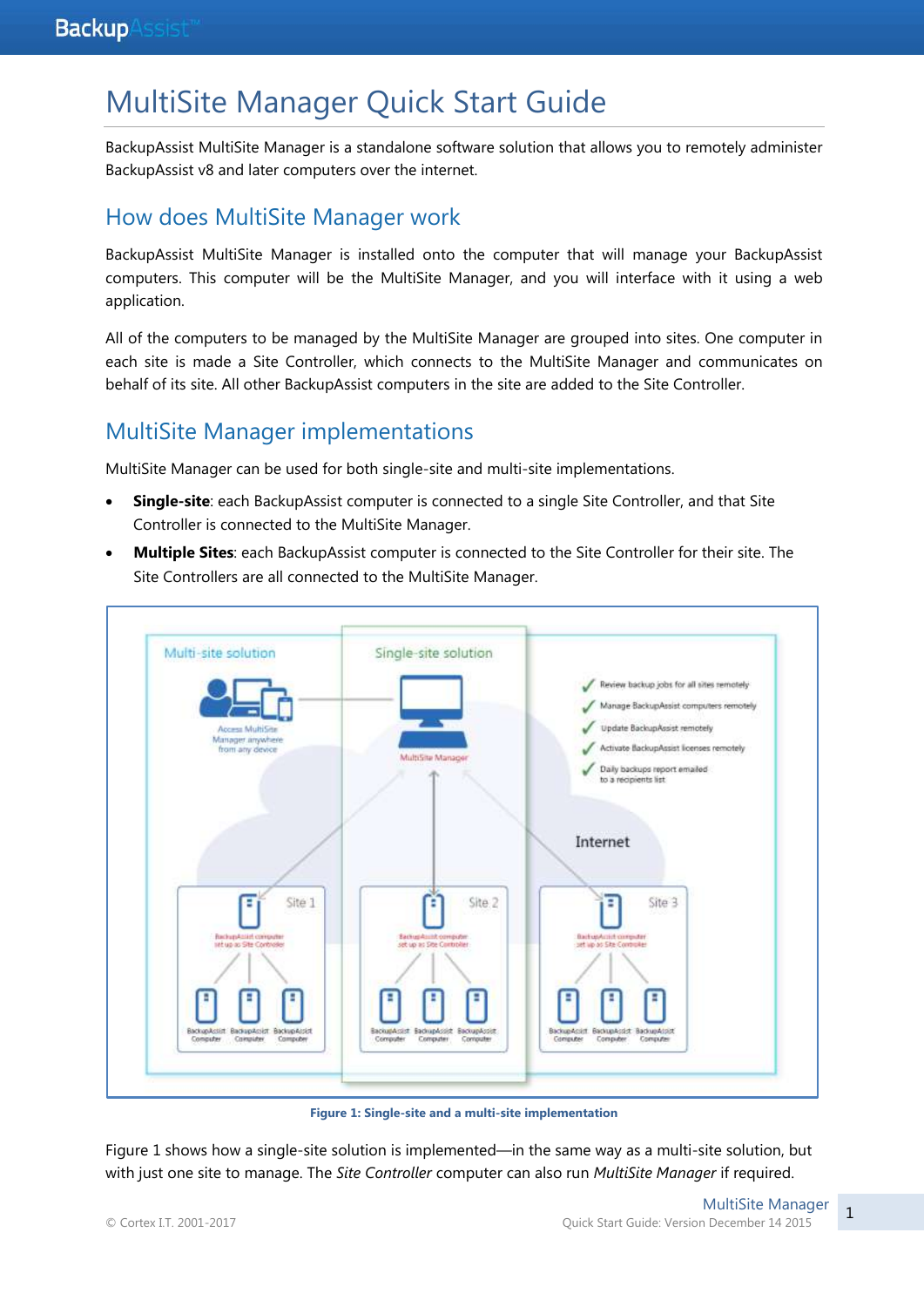# MultiSite Manager Licensing

BackupAssist MultiSite Manager is a standalone product that is sold separately from BackupAssist.

- The MultiSite Manager's computer requires an active MultiSite Manager license subscription.
- A Site Controller needs BackupAssist v8 or later and BackupCare or Upgrade Protection subscription.
- A BackupAssist computer needs BackupAssist v8 or later and a valid BackupCare or Upgrade Protection subscription.



**Figure 2: MultiSite Manager licensing requirements**

**Figure 2** shows the licensing requirements for a MultiSite Manager solution. As you can see, the requirements are clear and consistent for both single-site and multi-site implementations.

## License and subscription expirations

**If MultiSite Manager's license expires,** you will not be able to access MultiSite Manager and email reports will stop. MultiSite Manager will still receive and retain updates from the BackupAssist computers, and when the license is renewed, MultiSite Manager will resume without any data loss.

**If a Site Controller's BackupCare subscription expires,** it will continue to function as a Site Controller, but MultiSite Manager will display the Site Controller as an expired machine that cannot be remotely managed. The Site Controller's own backup jobs will not be included in the email reports.

**If BackupCare expires for a BackupAssist computer in a site,** the MultiSite Manager will list it as an expired machine that cannot be remotely managed - but its BackupCare subscription can be remotely renewed. The computer's backup jobs will not be included in the email reports.